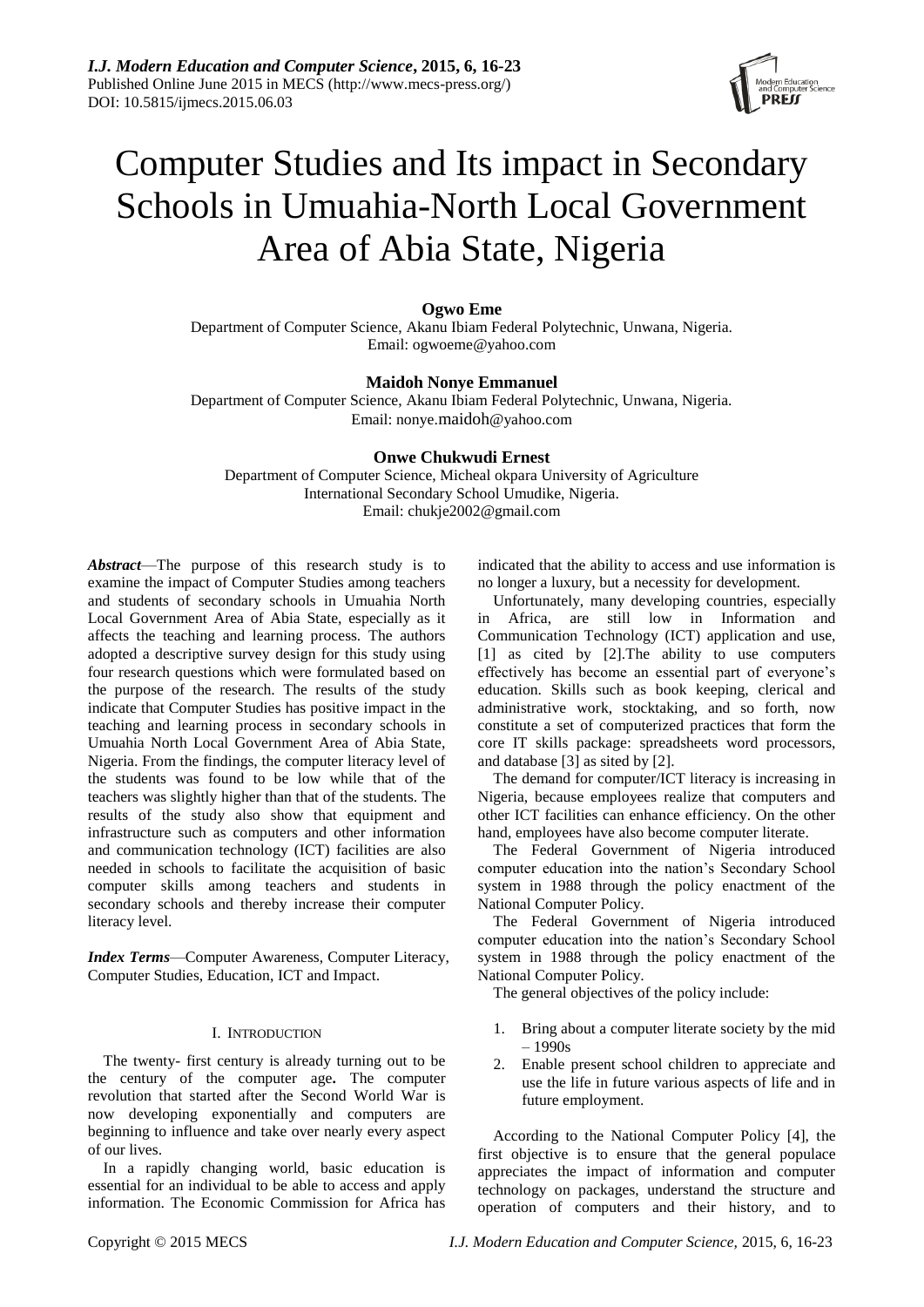appreciate the economic, social and psychological impact of the computer [5].

The modalities and the strategies for achieving the stated objectives include:

- 1. Training teachers and associated personnel.
- 2. Hardware facilities.
- 3. Curriculum development.
- 4. Maintenance of hardware and peripherals.

Computer education was initially limited to Federal Unity Secondary schools until few years ago when it was introduced to states' government secondary school system. Presently Computer Studies is offered as a core subject in Basic School Certificate for those in junior secondary school level in Abia State, Nigeria.

The aim of this project work is thus to examine the impact of Computer Studies in secondary schools in Umuahia North local Government Area of Abia State, Nigeria. This is because educational systems around the world are on increasing pressure to use the new information and communication technologies (ICTs).

Computer education was initially limited to Federal unity Secondary schools until few years ago when it was introduced to states' government secondary school system. Presently Computer Studies is offered as a core subject in Basic School Certificate for those in junior secondary school level in Abia State, Nigeria.

The aim of this project work is thus to examine the impact of Computer Studies in secondary schools in Umuahia North local Government Area of Abia State, Nigeria. This is because educational systems around the world are on increasing pressure to use the new information and communication technologies (ICTs).

## II. RELATED WORKS

Work done in reference [2], was on the application of ICT in Nigerian Secondary Schools. The authors claimed that the adoption and use of ICTs in schools have a positive impact on teaching, learning, and research. Yet despite the roles ICTs can play in education, secondary schools in Nigeria have yet to extensively adopt them for teaching and learning. Efforts geared towards integration of ICTs into the secondary school system, have not had much impact. Problems such as poor policy and project implementation strategies and limited or poor information infrastructure militate against these efforts. In order to ensure that ICTs are widely adopted and used in Nigeria's secondary school system.

In reference [14], the work was aimed on finding the effects of Computer Assisted Instruction (CAI) on Secondary School Students' Performance in Biology in Oyo state, Nigeria. The result of the authors' findings of the study showed that the performance of students exposed to Computer Assisted Instruction (CAI) either individually or cooperatively were better than their counterparts exposed to the conventional classroom instruction. According to the author there was no significant difference in the performance of male and

female students exposed to CAI in either individual or cooperative settings. Based on their research findings recommendations were made on the need to develop relevant CAI packages for teaching biology in Nigerian secondary schools.

Reference [13], research work focused on the effects of introducing computers into the Jamaican schooling system, both primary and secondary. The results of their findings show that computer-based instruction also had smaller, positive effects on scores on follow-up examinations given to students several months after the completion of instruction. In addition, students who were taught on computers developed positive attitudes toward the computer and toward the courses they were taking and computers reduced substantially the amount of time that students needed for learning.

The work done in reference [11] focused on the factors militating against computer education in Kenyan public secondary schools on Emerging Issues in the Implementation of Computer Technology into Kenyan Secondary School Classrooms. The author identified some factors militating factors militating against computer education in public secondary schools which included the lack of adequate training in computer skills, not enough time for teachers and students to use computers effectively; lack of confidence and skills with computers; difficulties of access to the computers and software; lack of enough computers for students to use effectively and the issue of computer support materials, and technical assistance.

In a related work [10], the author gave the following factors as challenges affecting the implementation of computer education in schools in Chegutu district of Mashonaland West, Zimbabwe: There are no budgets for computer education in most schools and were funds exists these are inadequate or computer procurement as all the respondents; the majority of teachers and parents have a negative attitude towards computer education there are no teachers qualified and trained to teach computers in the schools; the few teachers available are not willing to teach the computer as a subject in the schools and computer teachers were inadequate considering the student enrolment; there is a negligible number of in-service computer training programmes for teachers in the schools and phobia of computers is another significant factor for resenting the subject.

## III. ADVANTAGES OF COMPUTERS IN EDUCATION

According to [6], Computer technology has had a deep impact on the education sector. Thanks to computers, imparting education has become easier and much more interesting than before. Owing to memory capacities of computers, large chunks of data can be stored in them. They enable quick processing of data with very less or no chances of errors in processing. Networked computers aid quick communication and enable web access. Storing documents on computers in the form of soft copies instead of hard ones, helps save paper. The advantages of computers in education primarily include: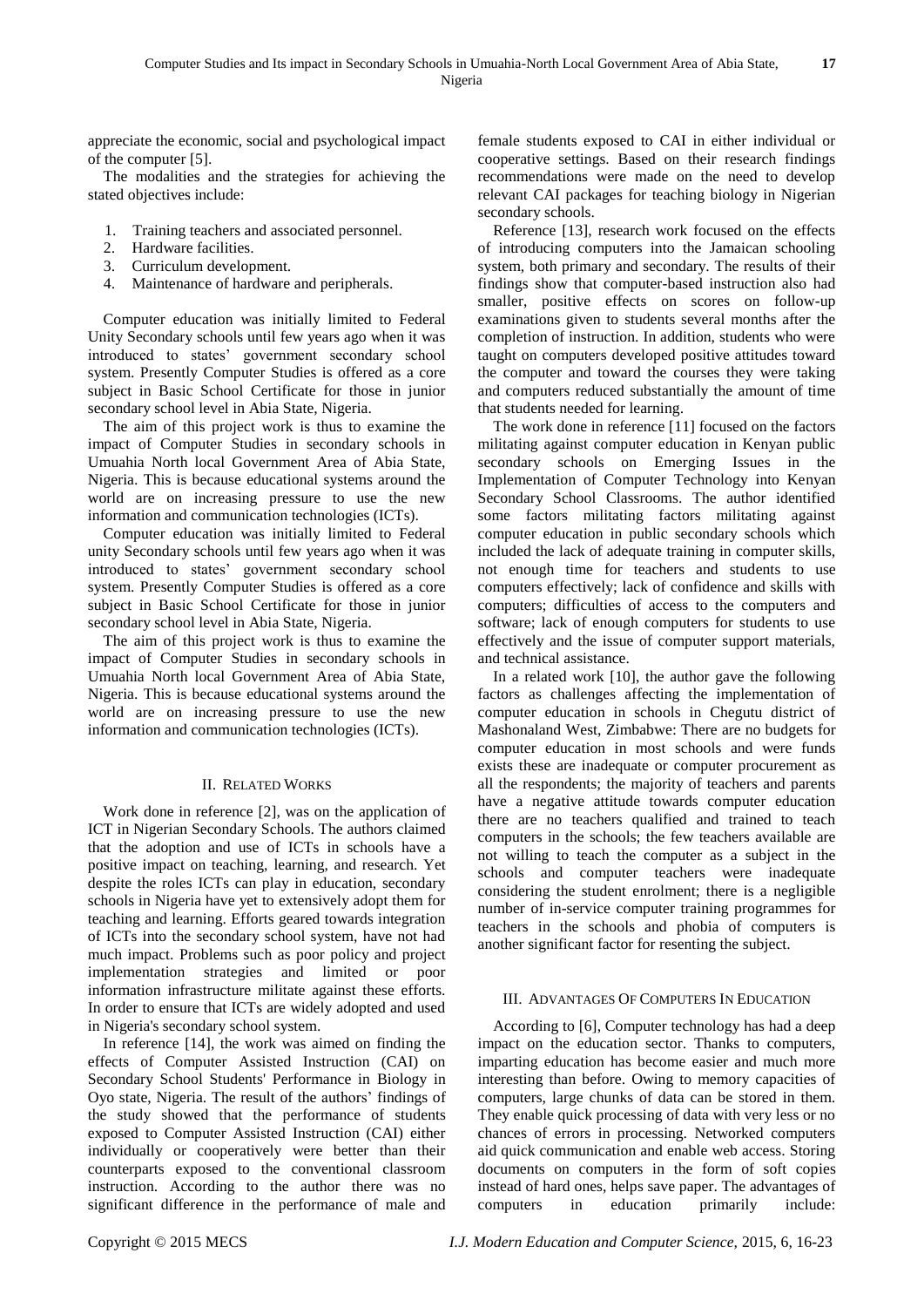## *A. Storage Of Information*

Computers enable storage of data in the electronic format, thereby saving paper. Memory capacities of computer storage devices are in gigabytes. This enables them to store huge chunks of data. Moreover, these devices are compact. They occupy very less space, yet store large amounts of data. Both teachers and students benefit from the use of computer technology. Presentations, notes and test papers can be stored and transferred easily over computer storage devices. Similarly, students can submit homework and assignments as soft copies. The process becomes paperless, thus saving paper. Plus, the electronic format makes data storage more durable. Electronically erasable memory devices can be used repeatedly. They offer robust storage of data and reliable data retrieval.

## *B. Audio-visual aids in teaching*

Computers are a brilliant aid in teaching. Online education has revolutionized the education industry. Computer technology has made the dream of distance learning, a reality. Education is no longer limited to classrooms. It has reached far and wide, thanks to computers. Physically distant locations have come closer due to Internet accessibility. So, even if students and teachers are not in the same premises, they can very well communicate with one another. There are many online educational courses, whereby students are not required to attend classes or be physically present for lectures. They can learn from the comfort of their homes.

## *C. Better presentation of information*

Computer software help better presentation of information. Internet can play an important role in education. As it is an enormous information base, it can be harnessed for retrieval of information on a variety of subjects. The Internet can be used to refer to information on different subjects. Both teachers and students benefit from the Internet. Teachers can refer to it for additional information and references on the topics to be taught. Students can refer to web sources for additional information on subjects of their interest. The Internet helps teachers set test papers, frame questions for home assignments and decide project topics. And not just academics, teachers can use web sources for ideas on sports competitions, extracurricular activities, picnics, parties and more.

## *D. Quick communication between students, teachers and parents*

Computer teaching plays a key role in the modern education system. Students find it easier to refer to the Internet than searching for information in fat books. The process of learning has gone beyond learning from prescribed textbooks. Internet is a much larger and easier-to-access storehouse of information. When it comes to storing retrieved information, it is easier done on computers than maintaining hand-written notes.

## *E. Computers facilitate effective presentation of information*

Presentation software like PowerPoint and animation software like Flash among others can be of great help to teachers. Computers facilitate audio-visual representation of information, thus making the process of learning interactive and interesting. Computer-aided teaching adds a fun element to education. The otherwise not-sointeresting lessons become interesting due to audiovisual effects. Due to the visual aid, difficult subjects can be explained in better ways.

# IV. STATEMENT OF THE PROBLEM

Education has been defined as an act of imparting or acquiring particular knowledge or skills, as a profession. Another definition of education is that education is a field of study involved in the pedagogy of teaching and learning. It is a well known fact that education is important to the society as no human being can survive without education. Also education can help anyone to develop his potential to a maximum extent.

Computers have had a huge influence in the advance of the use of technology in education. There are many advantages and disadvantage using computers and technology to educate [7]. In education, the uses of computers are now integrated with the teaching and learning process. While some people agree that computers could enhance the teaching and learning process, others stress that the integration of the computers in the teaching and learning process might bring some disadvantages. It is on this background that the researcher aims at examining the issue of Computer Studies and in its impact in secondary schools in Umuahia North Local Government Area of Abia State, Nigeria. It is also aimed at determining the computer literacy level of the students and teachers of secondary schools in the local government area and highlighting the positive and negative impacts of computer studies on the teaching and learning process and by extension the society at large.

# V. PURPOSE AND SIGNIFICANCE OF THE STUDY

# *A. Purpose of the study*

The Purpose of this Study was to examine:

- The impact of Computer Studies in secondary schools in Umuahia North Local Government Area of Abia State, Nigeria.
- Computer literacy level of teachers and students in the secondary schools and
- The various reasons teachers use computers.

# *B. Significance of the Study*

The findings of this study will be very significant. It will be important to the stakeholders in the educational system which includes the government, educational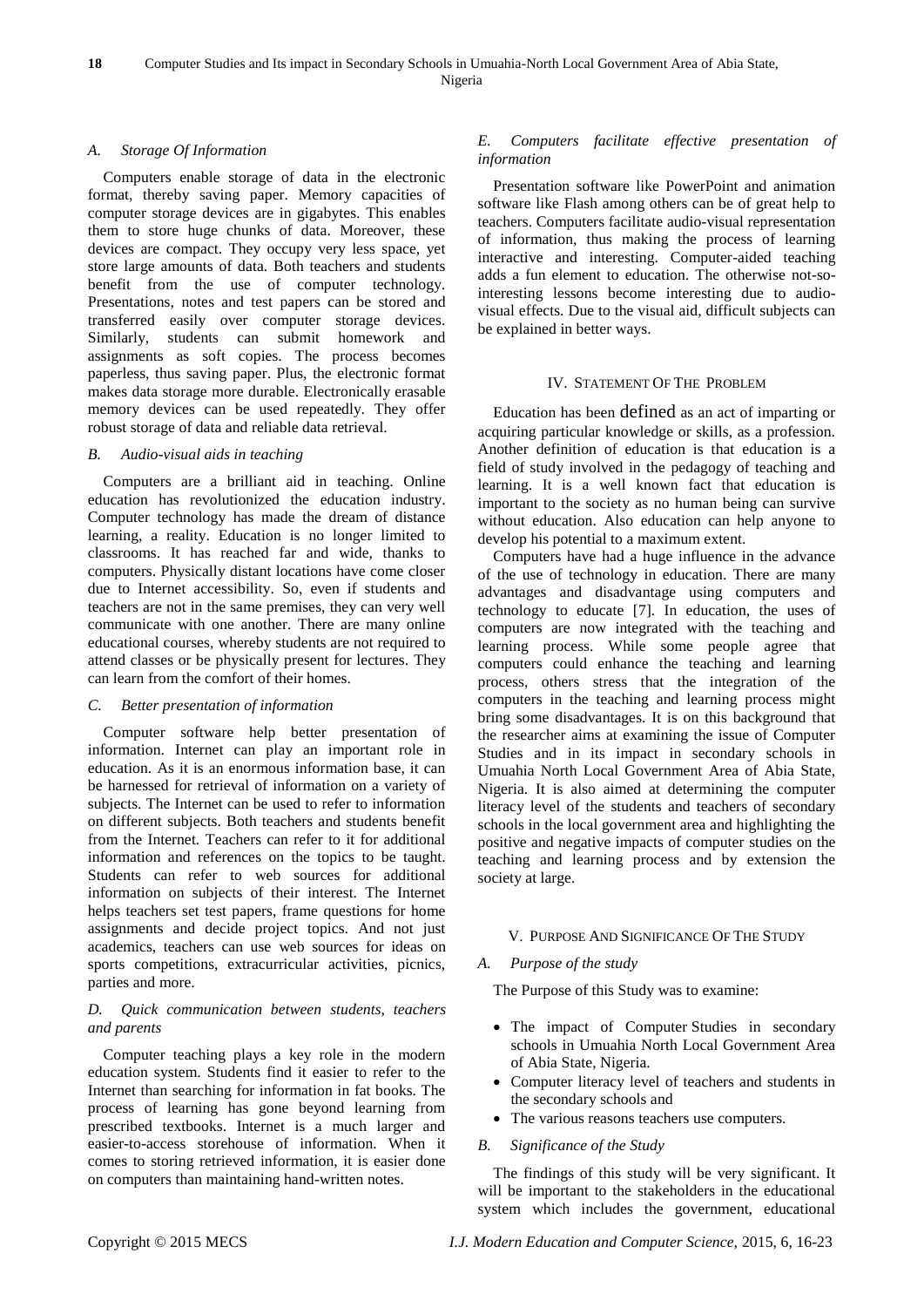policy makers, teachers, students and the entire society. This is so because the result of this research will help all the stakeholders to:

- i. Appreciate both the positive and negative impact of Computer Studies in the teaching and learning process.
- ii. Determine the computer literacy level of teachers and students of secondary schools in Umuahia North L.G.A and by extension the entire Abia State and to find ways of bridging the gap in the knowledge if any.
- iii. Understand the importance of integrating Computer Studies in secondary education system and highlight their importance in enhancing the teaching and learning process.
- iv. The need to provide the necessary infrastructure, support materials, skills and strategies required to achieve the needed impact of Computer Studies among teachers, students and the society at large.
- v. Provide researchers in education the necessary information and knowledge to carry out their research for those interested in this area of study.

## VI. METHODOLOGY

The authors adopted a descriptive survey design using four research questions that were raised for this study. Descriptive survey design was used for this study because of its appropriateness in seeking to obtain relevant information that describes existing phenomena and to find facts that yields accurate information [8]. In a survey research method, large and small populations are studied by selecting and choosing the relative incidence, distribution, and interrelations of sociological and psychological variables.

The area of study for this research project is Umuahia North Local Government Area of Abia State, Nigeria. The population of this research consists of teachers and senior secondary school three (SS3) students from ten Secondary Schools in Umuahia North Local Government Area of Abia State, Nigeria. This included 4 girls, 1 boys and 5 mixed Secondary Schools in Urban and sub-urban areas of the area under consideration. The sample for this study was selected through a stratified random sampling.

Through this method a total of 40 students and 80 teachers were drawn from the total population of 1550(1000 teachers and 550 students) in this study. The researcher developed a 25-item questionnaire titled ―Computer Studies and Its Impact in Secondary Schools in Umuahia North L.G.A of Abia State, Nigeria**"** for the collection of data. To ascertain the reliability of the instrument, the test and retest method was used. The questionnaire was administered within a two week interval to the students and class teachers. The scores obtained were correlated and the results obtained indicated that the instrument used was reliable. The researcher personally administered the instrument on the respondents. The completed questionnaires were

collected immediately but those that were not completed immediately were collected later and followed by computation. The information collected through the questionnaire and relevant to the research questions were collected, organized and analyzed using simple percentages. The results were stated in tables and converted into their percentage equivalents. The quantitative data was analyzed using a simple tabulation that included frequency and percentages of the respondents on the items of the questionnaire. A percentage score of 50% and above was considered and accepted to be positive while a percentage score less than 50% was regarded and discarded as being negative.

## VII. RESULTS, FINDINGS AND DISCUSSIONS

## *A. Presentation of Results*

## **Research Question 1:**

What is the computer literacy level of teachers and students?

Outcome: The information presented in table 1, indicates that the computer literacy level of teachers and students in secondary schools in Umuahia LGA of Abia State. As shown in table 1, it can be observed that the mean percentage score for the teachers (64.4%) for all the items is above the cut-off percentage score of 50% while the mean percentage score of the students (42.4%) in all the items is below the cut-off of 50%. Hence, this shows that the respondents agreed that the computer literacy level of teachers in secondary schools in Umuahia North LGA of Abia State is high while the Computer Literacy level of students of secondary schools in Umuahia North LGA of Abia State is low.

Analysis of the table shows that the computer literacy level of teachers is higher than that of the students. This could be as a result of the percentage of teachers45 (56%) that own a computer in comparison to the number of students 18(13%) that own a computer. Secondly more teachers 70(87%) have access to computers at home, school or cyber café in comparison to only 18(46%) of students. Also the number of teachers 45 (56%) that can use computer packages is higher than the number of students, 24 (40%) that can do the same.

## **Research Question 2:**

What are the reasons Teachers use the computer?

Outcome: Table 2 below shows the various reasons teachers use computers. The table indicates that 84(70%) use computer for preparing learning materials, 106(88%) use it for improving the quality of teaching and learning while 101(84%) use it for personal research.70(58%) teachers use it for processing students' result. The mean percentage score (79.3%) of all the items for the reasons teachers use computer is above the cut-off score of 50%. This is an indication that the items are regarded by the respondents as the reasons that teaches use the computer in the teaching and learning process in secondary schools in Umuahia North Local Area, Abia State, Nigeria.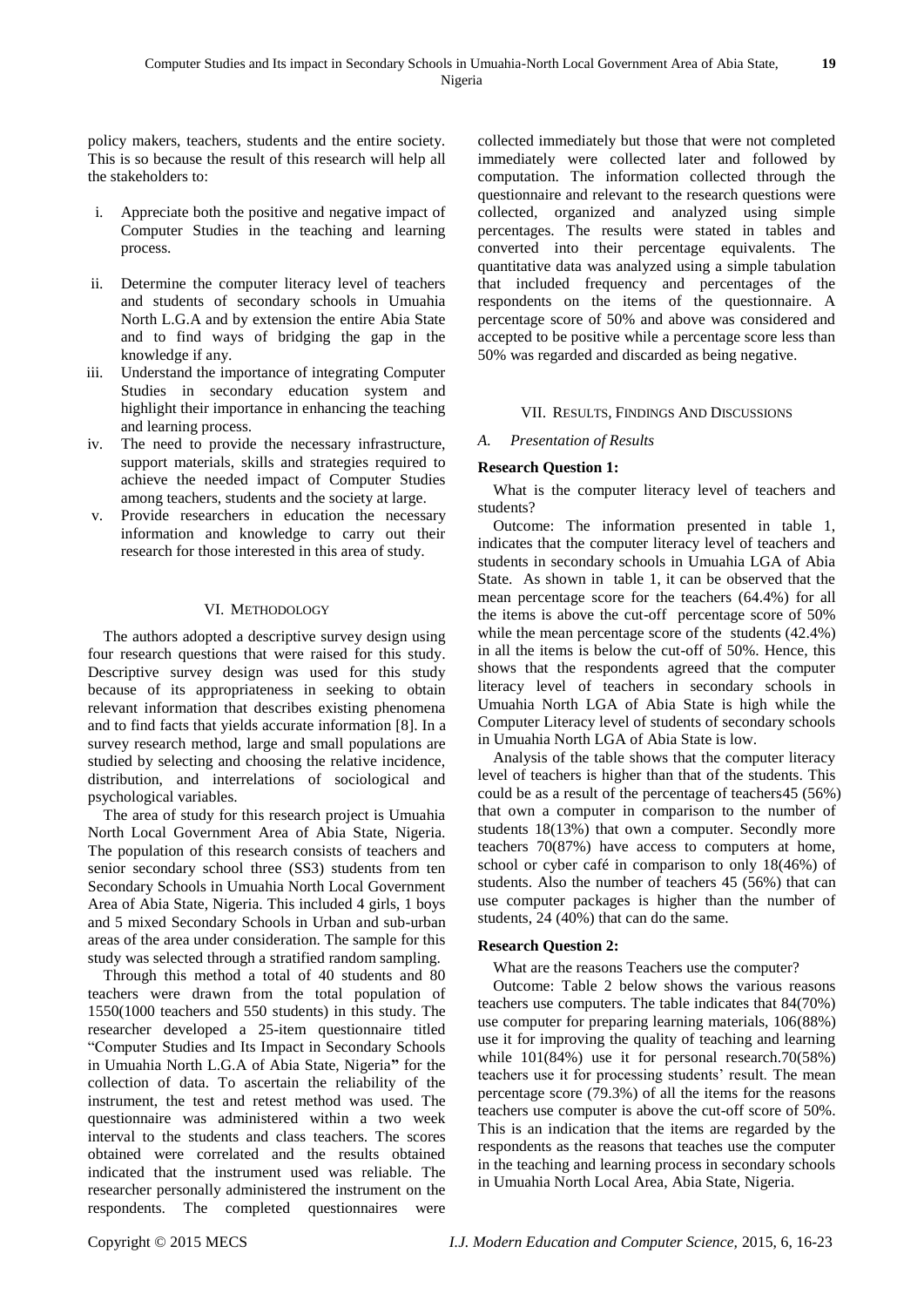## **Research Questions 3:**

What are the positive impacts of Computer Studies in secondary schools?

Outcome: Analysis of table 3 below shows that majority of the respondents agreed that computer studies have great positive impact in secondary schools especially in the teaching and learning process. This can be seen with the number of respondents 101(84%) who believed that it enhances information gathering, motivation of learners 78(65%),116(97%) respondents agreed that computers provide students access to information on different subjects while 104(87%) supported the fact that computers facilitate the process of learning through interaction and simulation. As could be seen from table 3 below, the mean percentage score (84%) of all the items in the table is above the cut-off mark of 50%. This is an indication that majority of the respondents agreed that Computer Studies have positive impact in secondary schools in Umuahia North Local government Area of Abia State especially as it relates to the teaching and learning process.

## **Research Question 4:**

What is the negative impact of Computer Studies in secondary schools?

Outcome: Table 4 shows the negative impact of computer studies in selected secondary schools in Umuahia North LGA of Abia state. The respondents agree that Computer Studies also have negative impact. These include disappearance of effective teaching between the teacher and learner indicated by 50(42%) respondents. 70(58%)respondents indicated that computers exposure learner to health risks while 97(81%) respondents indicate that knowledge acquired through Computer Studies can be used to commit cyber crimes such as financial crime and hacking into other peoples' databases. A summary of table 4 below shows that the mean percentage score of all the items in the table is (56.8%) and this value is above the cut-off percentage score of 50%. This is an indication that the respondents agreed that Computer Studies can also have negative impact in secondary schools in Umuahia North L.G.A of Abia State.

#### Table 1. Computer Literacy Level of Teachers and Students

| S/N            | Use of Computer                                        | No of Teachers | Percentage (%) | No of<br>Students | Percentage<br>(% ) |
|----------------|--------------------------------------------------------|----------------|----------------|-------------------|--------------------|
|                | Ownership of computer                                  | 45             | 56             | 5                 | 13                 |
| $\overline{2}$ | Access to computer at<br>home, school or cyber café    | 70             | 87             | 18                | 46                 |
| 3              | Ability to use computer<br>software packages           | 45             | 56             | 16                | 40                 |
| 4              | Ability to use computer<br>on your own                 | 54             | 68             | 24                | 60                 |
| 5              | Ability to use the computer to<br>access the internet. | 45             | 56             | 21                | 53                 |

Mean percentage score for teachers (64.4%), while the mean percentage score for the students (42.4%)

| S/N | Reasons                                                                                                  | No of Respondents | Percentage |
|-----|----------------------------------------------------------------------------------------------------------|-------------------|------------|
|     |                                                                                                          |                   | (% )       |
| 6   | Preparing Learning Materials                                                                             | 84                | 70         |
|     | Improving Quality of Teaching and Learning by Accessing Materials not easily<br>Available to the teacher | 106               | 88         |
| 8   | Enhance Learning Especially from the Internet                                                            | 106               | 88         |
| 9   | Teaching students Computer Science, hardware, software etc.                                              | 106               | 88         |
| 10  | Processing students' result                                                                              | 70                | 58         |
| 11  | Personal Research                                                                                        | 101               | 84         |

Mean percentage score  $= 79.3\%$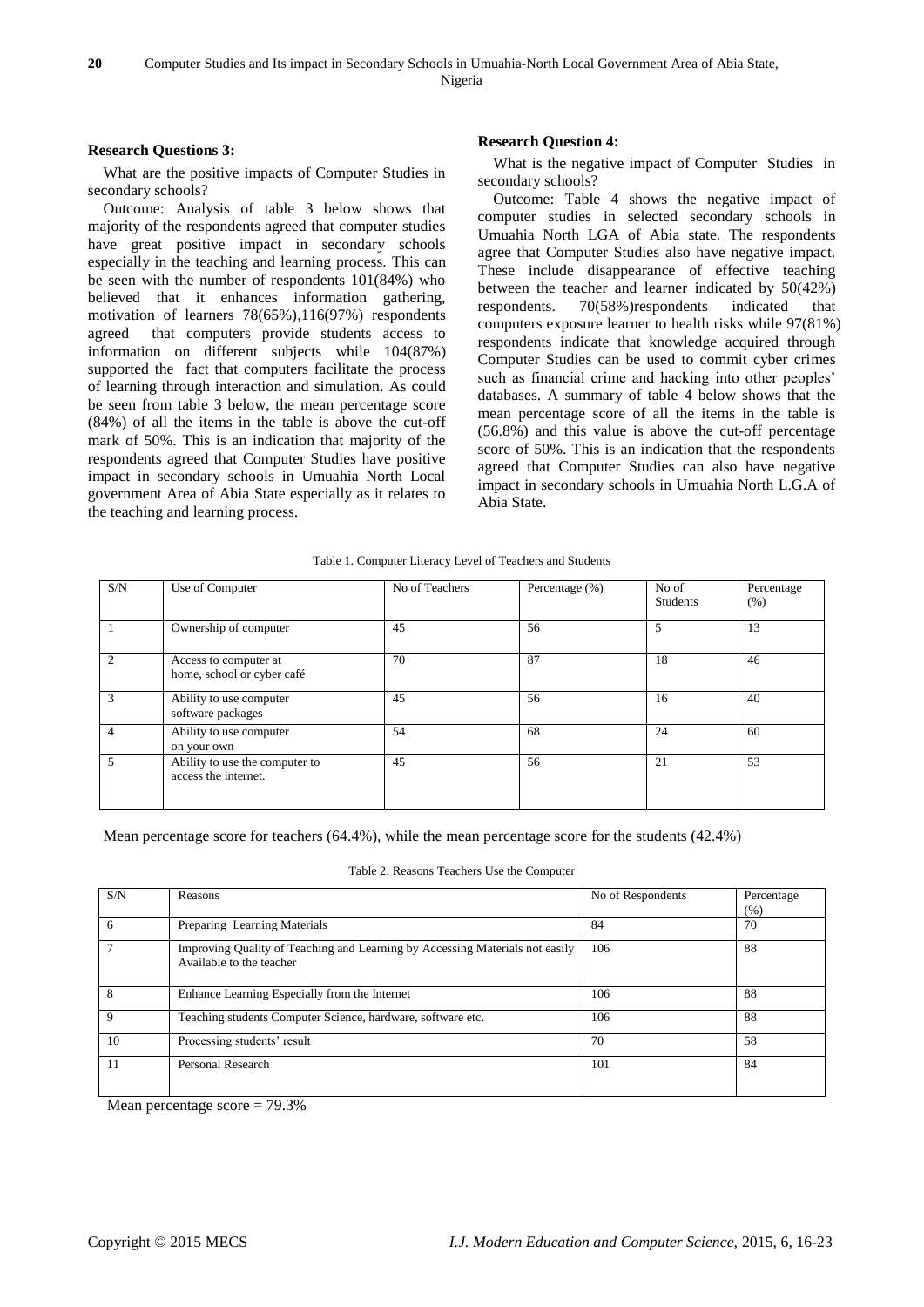#### Table 3. Positive Impact of Computer Studies

| S/N | Positive Impact of Computer Studies                                      | No of Respondents | Percentage $(\%)$ |
|-----|--------------------------------------------------------------------------|-------------------|-------------------|
| 12  | Enhanced information gathering and writing skills                        | 101               | 84                |
| 13  | Increased reading, comprehension and communication<br><b>Skills</b>      | 101               | 84                |
| 14  | Improved test skills                                                     | 97                | 81                |
| 15  | Motivation of learners                                                   | 78                | 65                |
| 16  | Increase in basic Knowledge of computer skills                           | 108               | 90                |
| 17  | Students access to information on different subjects                     | 116               | 97                |
| 18  | Information of new concepts of learning e.g Online<br>learning           | 101               | 84                |
| 19  | Facilitate the process of learning through interaction<br>and simulation | 104               | 87                |

Mean percentage  $score = 84%$ 

Table 4. Negative Impact of Computer Studies.

| S/N | Negative Impact of computer studies                                                                             | No of respondents | Percentage<br>(% ) |
|-----|-----------------------------------------------------------------------------------------------------------------|-------------------|--------------------|
| 20  | Effective teaching will disappear between the teacher and the learner                                           | 50                | 42                 |
| 21  | Barrier in communication between the teacher and the learner                                                    | 50                | 42                 |
| 22  | Addition to computer makes an individual difficult to form personal connection<br>to others                     | 58                | 48                 |
| 23  | Exposure to health risk disturbance associated                                                                  | 70                | 58                 |
| 24  | Over dependence on computers for fundamental skills such as spelling and<br>grammar                             | 84                | 70                 |
| 25  | Using computer to commit cyber crimes such as financial fraud and lacking<br>other people's computer data bases | 97                | 81                 |

Mean percentage  $score = 56.8\%$ 

#### *B. Summary of Findings*

The results of the findings are discussed below:

The aim of Research Question 1 is to determine the computer literacy level of teachers and SS 3 students of secondary schools in Umuahia North Local Government Area of Abia State. The result showed that the computer literacy level of students in secondary schools is low although it was a little higher among teachers. This was in agreement by other authors [5] [9] [10] who observed the same in their different studies.

Research question 2 attempts to identify the various reasons why teachers use computers. The respondents are in agreement that teachers make use of computers for various reasons which included preparing learning materials improving quality of teaching and learning, and for personal research. This tally with the findings of a research work [11] in Kenyan secondary schools and [12] who advocated that teachers should also be motivated and encouraged to develop and use multimedia courseware and software relevant to teaching and learning.

Research Question 3 dealt with the positive impact of Computer Studies in secondary schools. The result of the findings should that the majority of the respondents rated the items listed in table 3 very high. This shows that they all agreed that Computer Studies have a very positive impact in secondary schools in Umuahia North L.G.A. The result of these findings is in agreement with [2] [13] [14] that posited that the adoption and use of computers in schools have a positive impact on teaching, learning, and research

In Research Question 4, the researcher wanted to know the negative impact of computer studies among the teachers and students of the secondary schools. Table 4 showed a varying degree of responses from the respondents which some agreed that computer studies have a negative impact in secondary schools, others did not quite agree with this opinion. This is in agreement with [15] who asserted that Computers viruses are harmful to the systems and can be transferred from one computer system to another.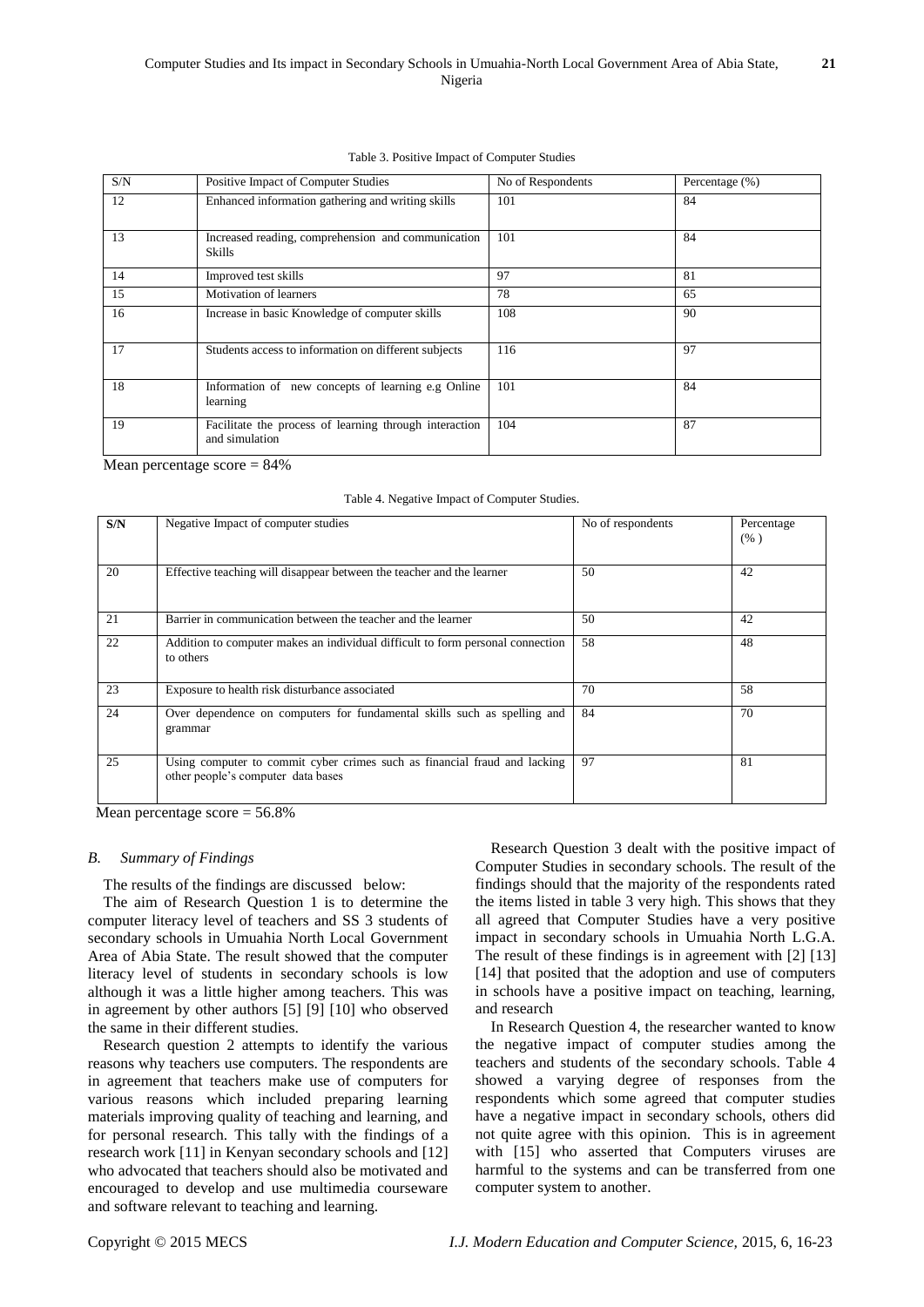#### VIII. CONCLUSION

This study focused on the impact of Computer Studies in Secondary Schools in Umuahia North LGA of Abia State, Nigeria. The study covered 10 secondary schools in the Local Government Area under consideration. The major areas covered in the study included to determine the computer literacy level of teachers and students, the reasons why the teachers use computers and the positive and negative impacts of computer studies in secondary schools.

The results of the research indicate that the inclusion of Computer Studies in secondary schools has positive impact in the teaching and learning process in secondary schools in Umuahia North Local Government Area of Abia State, Nigeria. Despite the roles Computer Studies can play in education, many secondary schools in Umuahia North LGA of Abia State are yet to include it in their teaching and learning process. Hence Computer Studies should be sustained in secondary schools and basic infrastructure provided to ensure that teachers and students maximize the benefits of the positive impact of Computer Studies.

#### IX. RECOMMENDATIONS

Based on the results and findings of the research study, the following recommendations are hereby made:

- Basic equipment and infrastructure such as computers and other information and communication technology (ICT) facilities should be put in place in schools to facilitate the acquisition of basic computer skills among teachers and students in secondary schools. This assertion agrees with [16] who purposed equipping of computer classrooms for improved effective understanding and achievement of learning goals.
- Teachers should be encouraged to utilize computers in their teaching and learning process because goes a long way to enhance the process and enable teachers to perform their duties effectively, and efficiently.
- Considering the fact that Computer Studies have been found to impact positively in secondary shows in Umuahia North computer education should be sustain in all the secondary schools in Abia State, more qualified computer teachers should be employed to quicker the dissemination of computer knowledge among the teachers and students in secondary schools.
- Students and teachers should be discouraged from using computers and computer knowledge to commit various cyber crimes which do not portray the nation in good light, but rather should use the computers and their knowledge for only good purposes which will impact positively in their lives and in the lives of the entire society.

 Computer education should be made compulsory at all levels of secondary schools. Also Computer Studies should be made a core subject in the senior secondary examinations organized by examination bodies such WAEC, NECO and NBTE. This will encourage students to endeavour to increase their knowledge on computer education and improve on their quality of education.

#### **REFERENCES**

- [1] Aduwa O.S.E., & Iyamu, E.O.S, "Using Information and Communication Technology in Secondary Schools in Nigeria‖. *Educational Technology and Society.*8 (1), (104- 112), 2005.
- [2] Adomi, E.E. & Kpagbani E, "Application of ICTs in Nigerian Secondary Schools" Available: http.//www.webpages.uidaho.edu/~mbolin/adomikpangban.htm, 2010. [Acessed: 7/11/2012:11.30pm]
- [3] Reffel IT, P. & Whitworth, A, "Information Fluency Critical Examining Education", New Library World (103), 2012.
- [4] Federal Republic of Nigeria, *National Policy in Education* 4 th Lagos: Nigerian Education Research and Development Council, 2004.
- [5] Jegede, P.O & Owelabi, J.A, "Computer Education in Nigeria Schools: Gaps Between Policy And Practice" *Meridian: A Middle School Technology Journal*, 6(2) 1 – 11.Available:http://ncsu.edu/ meridian/sum2003/Nigeria/5.html, 2003. [Accessed: 7/11/2012:12.28pm].
- [6] Oak, M, "Uses of Computers", Available:http://www.buzzle.com/articles/importance-ofcomputers-education.html,2011.[Accessed: 7/11/2012].
- [7] Bass, L & Ritting, L, "Technology in Education" Available: http://www.uri.edu/personal/lbas2219, 2009. [Accessed: 7/11/2012:1.22pm].
- [8] Gay, L.R," Educational Research: Competencies for Analysis and Application", Pearson Education, 1992.
- [9] Oluwetayo, J.A, "Assessment of Computer Literacy of Secondary Schools Teachers in Ekiti State, Nigeria", Journal of International Education Research.8(2) (97-104), 2012.
- [10] Bukaliya, A. K., ‗Factors Militating Against the Introduction of Computer Education in Secondary School" *Journals of Educational and Instructional Studies in the world.* Available: http://asoindex.com/journal-articlesabstract?id  $=20925'$ , 2012. [Accessed: 7/11/2012:12.22pm].
- [11] Odera F. Y, "Emerging Issues In The Implementation of Computer Technology Into Kenya Secondary School Classrooms‖, *International Journal of Science and Technology* (260-268).Available: ejournalsofsciences.org/archive/vol1no6/vol1no6\_12 pdf, 2011. [Accessed: 7 /11/2012:12.25pm].
- [12] Nwana, S, "Challenges in the Application of E- Learning By Secondary School Teachers in Anambra State, Nigeria‖, *African Journal of Teacher Education,* 2(1). Available:http:// journal.lib.uoguelph.ca/index.php/ajote/article/1913/242 , 2012. [Accessed: 7/11/2012:12.20pm].
- [13] Kulik et al, "Effects of Computer based teaching on Secondary School Students", *Journal of Educational Psychology*, 75(1), (19-26), 1983.